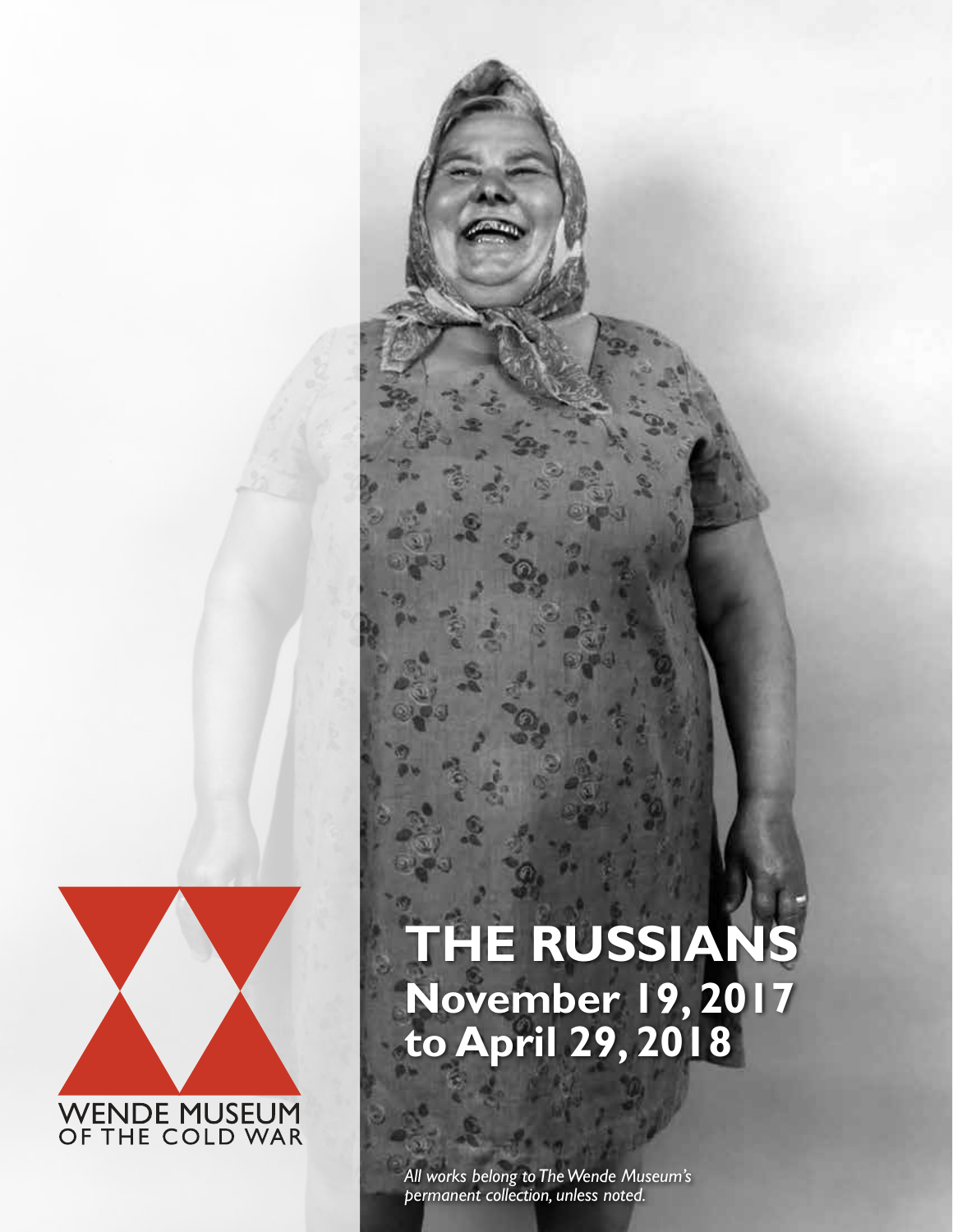

## **THE RUSSIANS November 19, 2017 – April 29, 2018**

"I felt I was doing something that could possibly help reduce the fear between Russia and the United States," American photographer Nathan Farb (b. 1941) explained about his series The Russians. Farb traveled to the Soviet Union in 1977 as a host of the American exhibition Photography USA in the Siberian city of Novosibirsk. The exhibition was part of a cultural exchange program during the Carter administration, under the auspices of the United States Information Agency

(USIA). Farb photographed about 500 visitors to this exhibition. He used a traditional studio view camera that accepted Polaroid film and occasionally a smaller Polaroid camera, and gave the visitors the resulting photo. However, unknown to his subjects and to the Soviet authorities, Farb kept a negative of each Polaroid. Subsequently, he managed to smuggle the negatives out of the country with a diplomatic pouch at the U.S. Embassy. With this series, Farb gave to Western audiences the Cold War enemy a human face.



All works are on loan from the artist.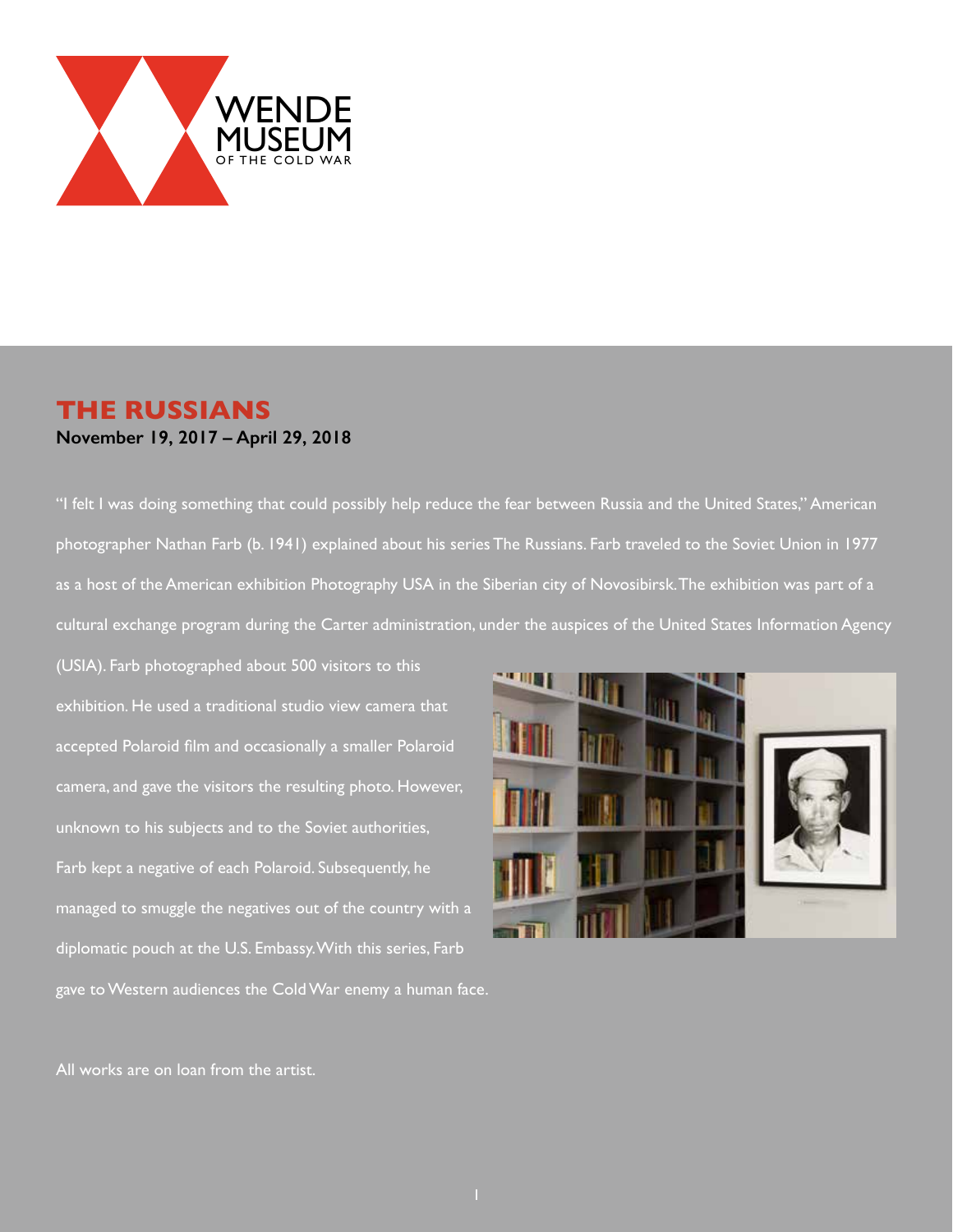

Nathan Farb, *Teenage Girl,* 1977



Nathan Farb, *A Young Artist,* 1977



Nathan Farb, *Mother and Daughter,* 1977



Nathan Farb, *A Worker,* 1977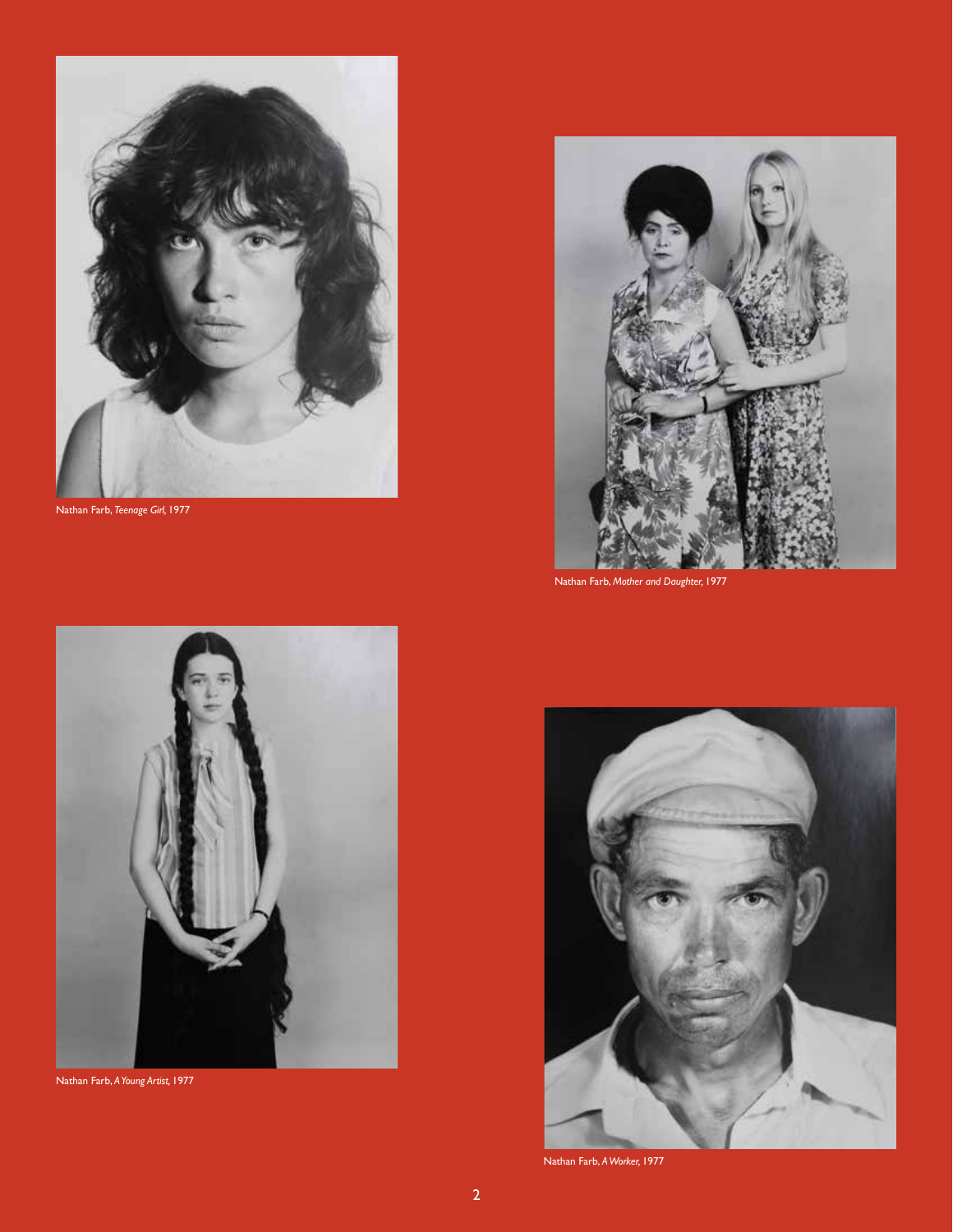

Nathan Farb, *Boy with Trench Coat and Sunglasses,* 1977



Nathan Farb, *Woman Laughing, with Steel Teeth,* 1977



Nathan Farb, *Father and Son with Beret,*1977



Nathan Farb, *Georgiana,* 1977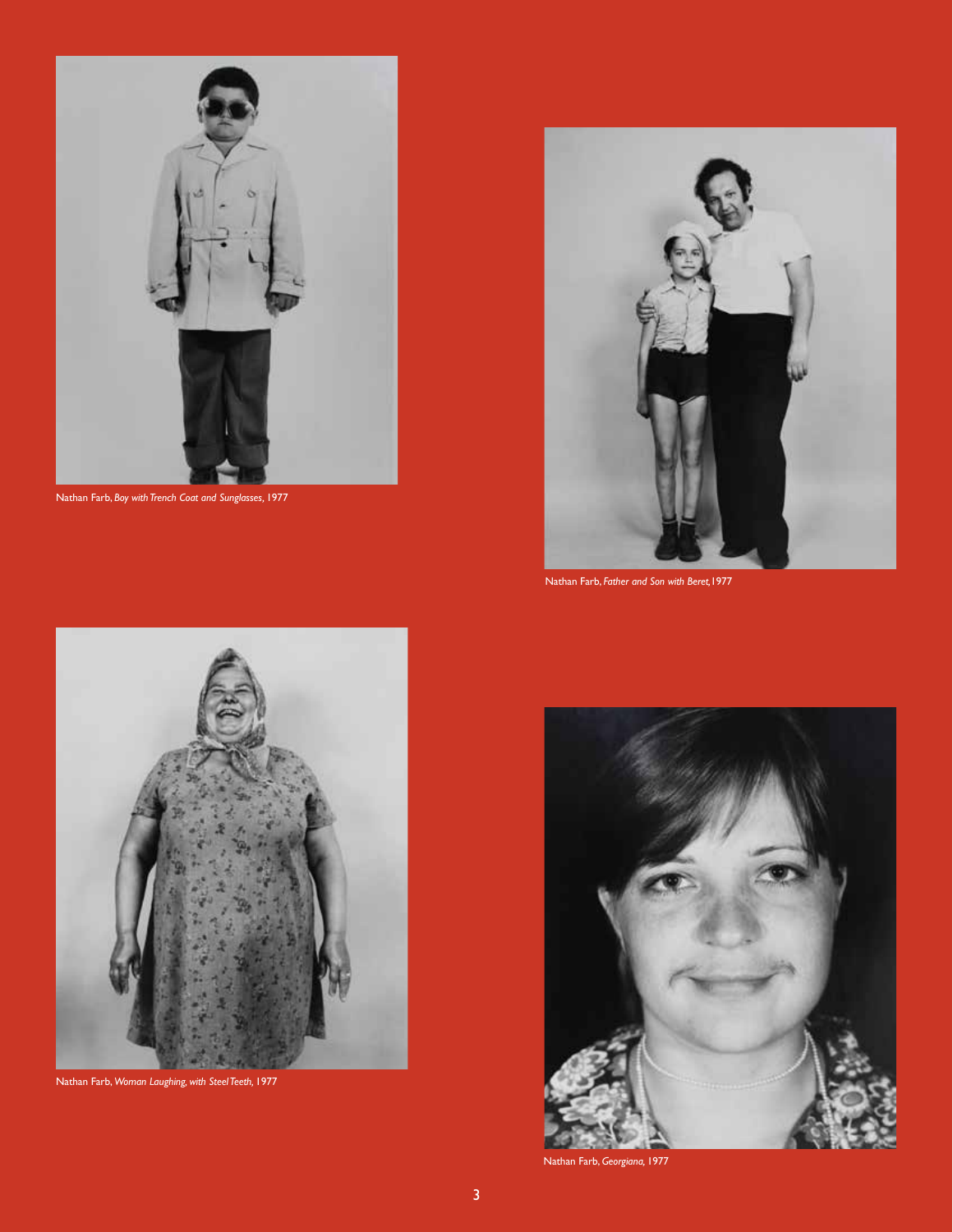

Nathan Farb, *Man with Thirty Years Railroad Service, and Niece,* 1977



Nathan Farb, *Woman with Scandinavian Features,,* 1977



Nathan Farb, *Politicians and the Party Chiefs* 1977



Nathan Farb, *A Couple* 1977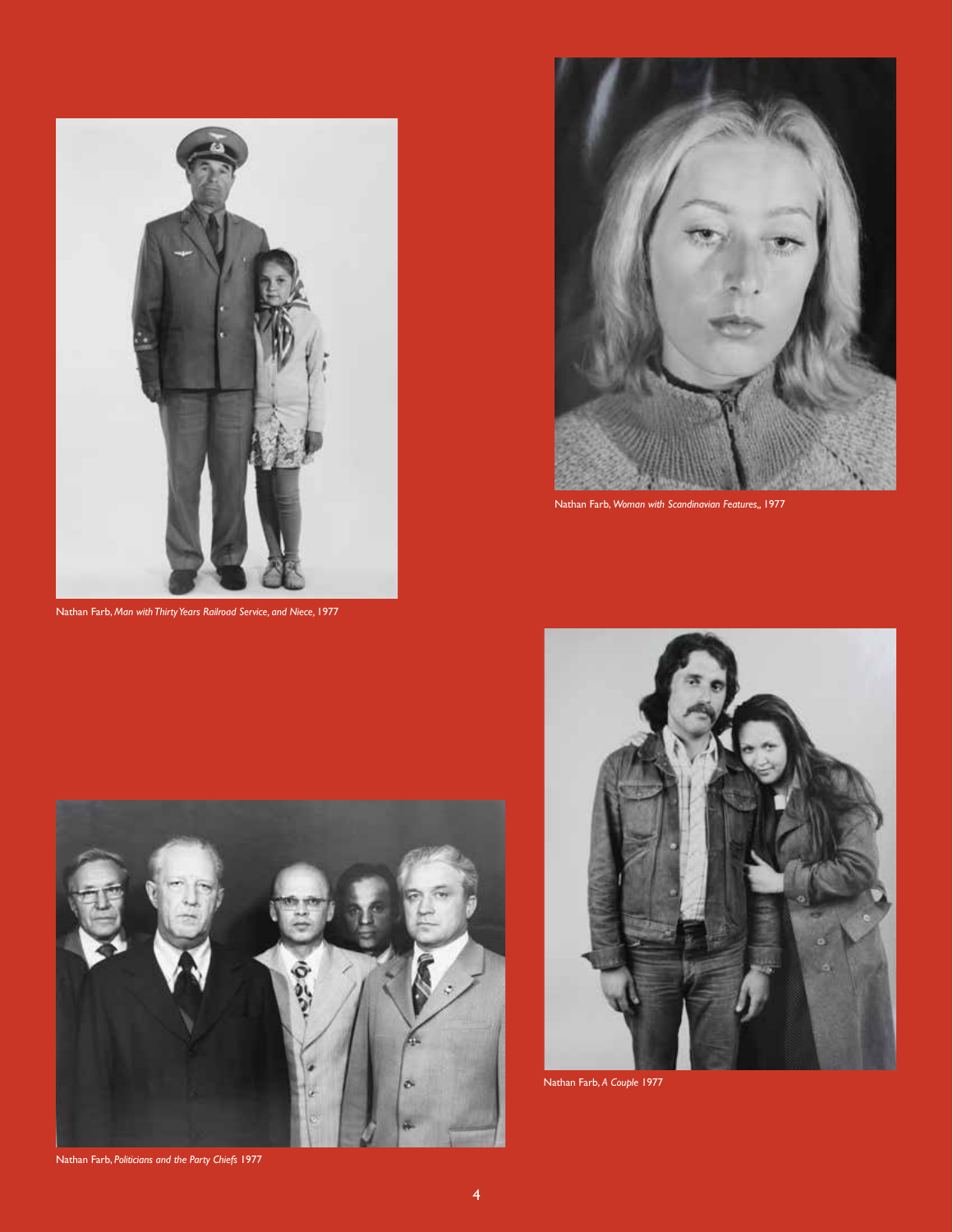

Nathan Farb, *A Young Sailor,* 1977



Nathan Farb, *Girl with Miniskirt,* 1977



Nathan Farb, *Woman with Hat,*1977



Nathan Farb, *Boys from a Rail Workers School,* 1977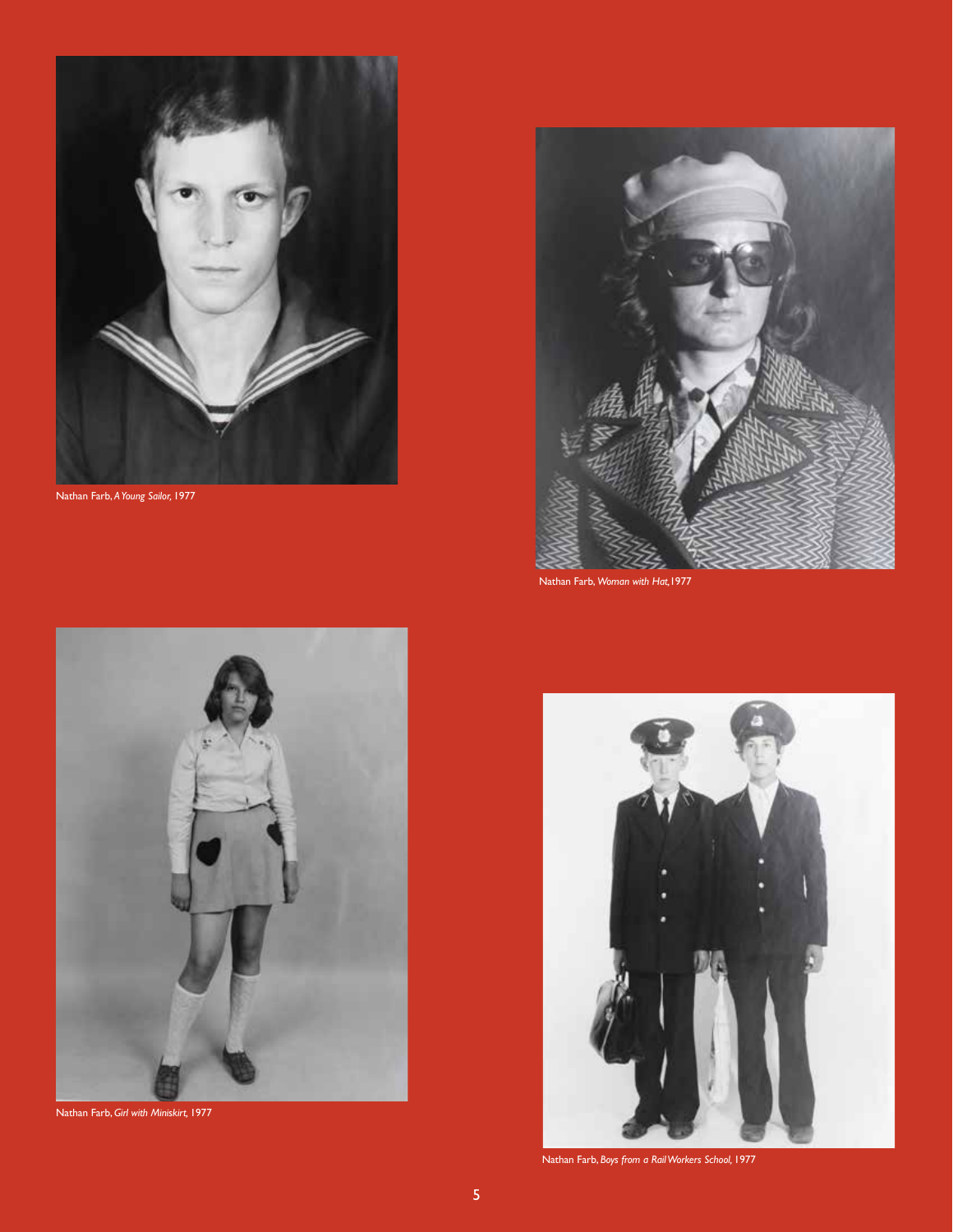

Nathan Farb, *Tired and Depressed Mother,* 1977



Nathan Farb, *Young Woman with Bleached Hair and Sunglasses,* 1977



Nathan Farb, *Grandmother and Granddaughter,*1977



Nathan Farb, *Young Mother and Daughter,* 1977